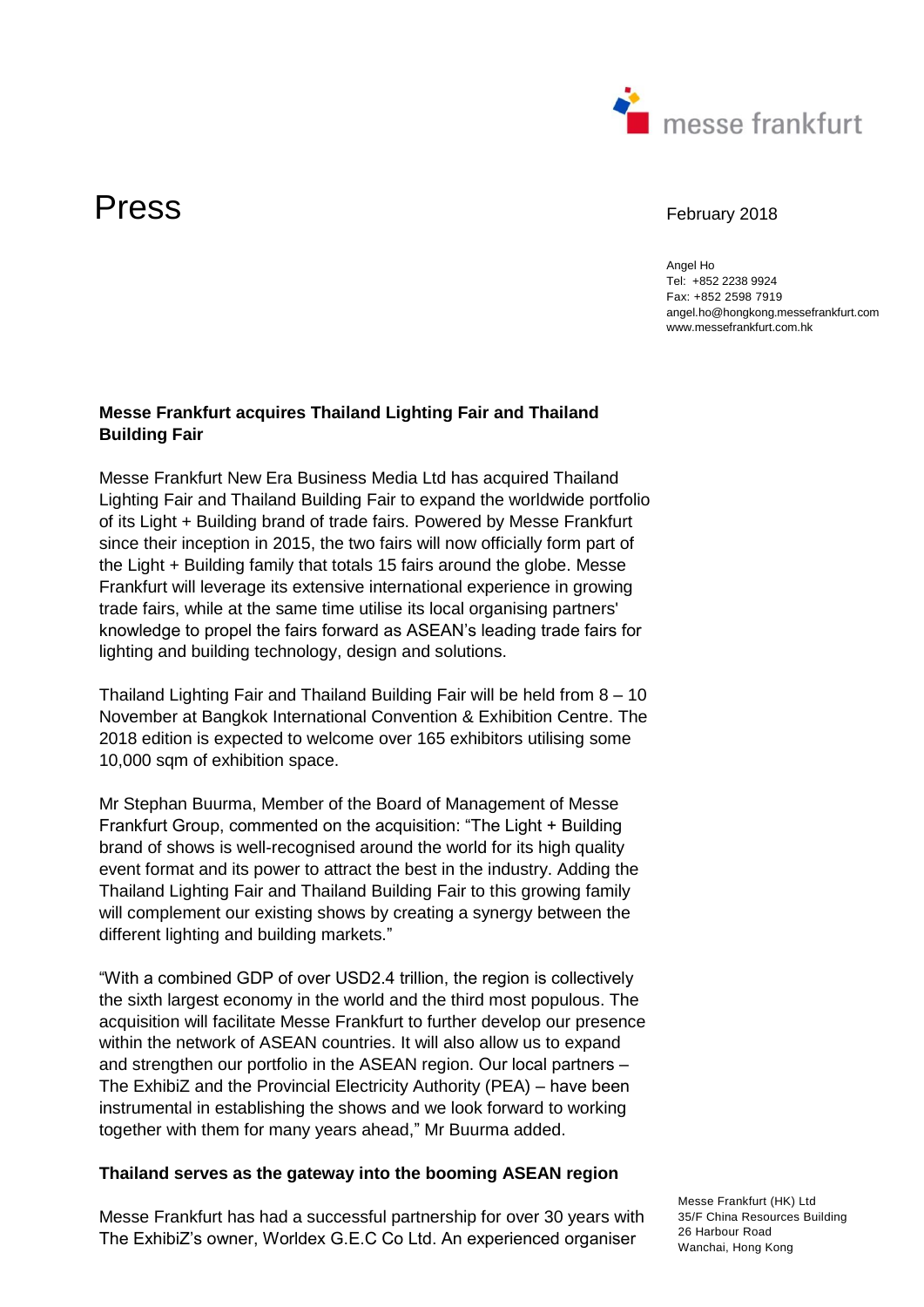of trade fairs in Thailand, The ExhibiZ is eager to continue working alongside its seasoned international partner, explains Ms Pakwan Jiamjiroj, General Manager: "We are delighted to bring the Thailand Lighting Fair and the Thailand Building Fair into a new era thanks to the partnership with Messe Frankfurt. With their strong international reputation and some 800 years' experience in organising trade fairs, we know that both shows have the potential to grow immensely. The lighting industry in Southeast Asia is already worth as much as USD5 billion, with the LED lighting industry accounting for over USD1.5 billion of that value. This healthy outlook demonstrates that the time to invest in Thailand and its neighbouring countries is most certainly now."

The PEA is a government enterprise that handles the generation, distribution, sales and provision of electricity to the business, industrial and general public sectors in Thailand. As a result of a number of proinvestment policies by the Thai government, the LED market in Thailand continues to expand. One such project currently being undertaken by the PEA is a three-phase project devised to completely replace Thailand's streetlights with more energy-efficient LEDs. The Governor, Mr Sermsakool Klaikaew, said: "The Thailand lighting market is worth almost USD1 billion and has witnessed positive annual growth year after year. As we undertake such crucial nationwide projects to improve our infrastructure, it is vitally important that we continue to grow as an industry. By growing the international focus of the fairs, we will help to bring greater understanding and expertise from the international lighting and building communities directly to Thailand. We hope that this will foster innovation and continue to spur on the region's exciting growth."

Messe Frankfurt has already established renowned lighting and building fairs across Asia in Guangzhou, Shanghai, New Delhi and Mumbai since the turn of the century. The shared expertise that has been gained in running these shows will benefit the Thailand Lighting Fair and Thailand Building Fair and should bring these diverse markets closer together. Indeed, significant trade connections already exist between Thailand and some of these nations whereby Thailand currently imports around 90% of its LED products from China and other countries.<sup>1</sup>

The two fairs will be held concurrently with Secutech Thailand, a premier platform that showcases the latest innovations in security, smart homes and fire and safety products. By hosting Thailand Lighting Fair, Thailand Building Fair and Secutech Thailand under one roof, the interconnected lighting, building and safety industries have an unrivalled one-stop sourcing opportunity. For more information, please visit [www.thailandlightingfair.com](http://www.thailandlightingfair.com/)

Messe Frankfurt is present in 178 countries and hosts exhibitions and conferences in around 30 locations with its brands and brand families. The company has a considerable portfolio of lighting and building fairs across Asia, while the Light + Building family of trade shows is headed by the biennial Light + Building mother show in Frankfurt, Germany.

 <sup>1</sup> http://www.ledinside.com/outlook/2014/12/emerging\_market\_trends\_in\_2014